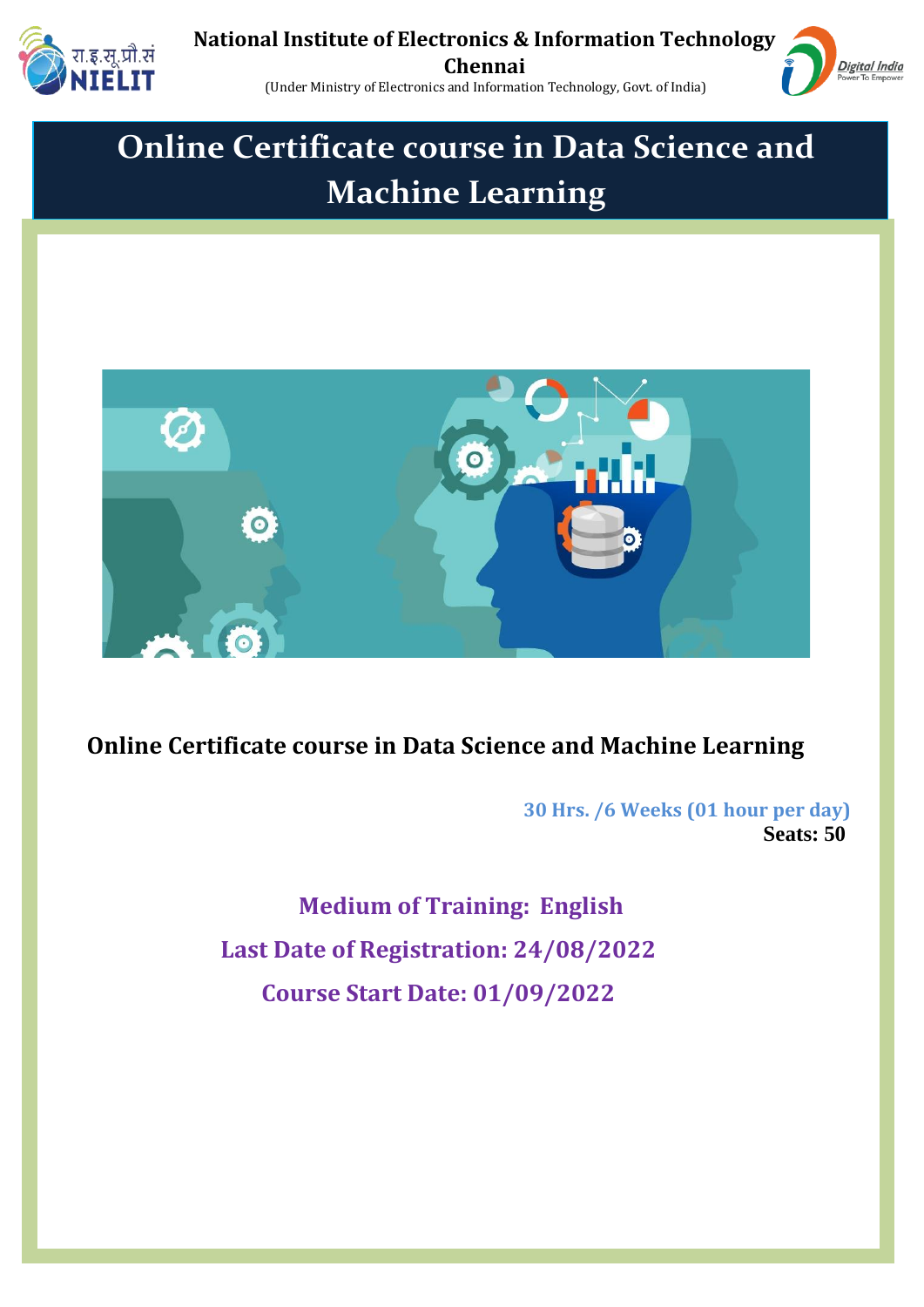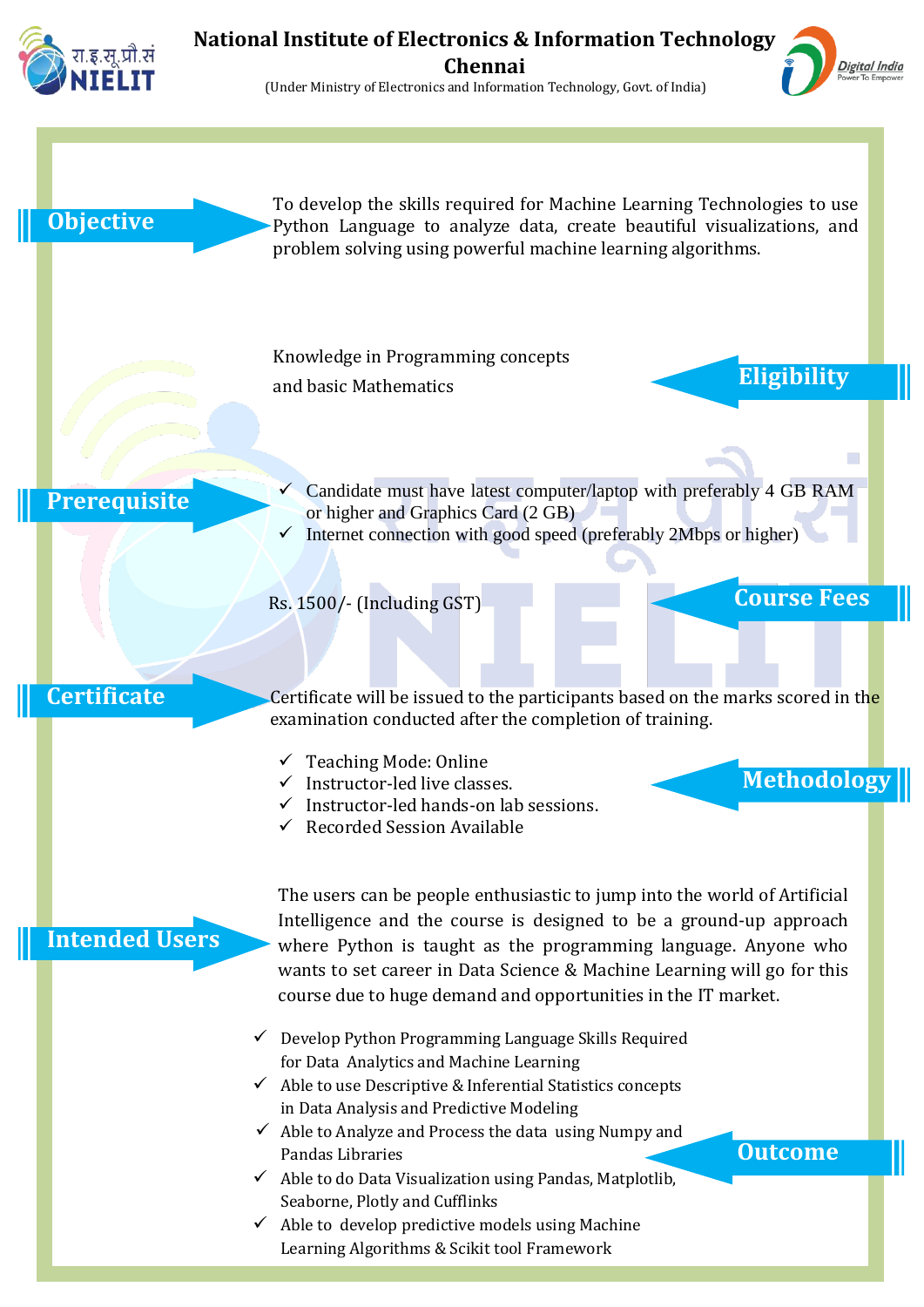

## **National Institute of Electronics & Information Technology Chennai**

(Under Ministry of Electronics and Information Technology, Govt. of India)



|           | <b>Course Content</b>                                           |
|-----------|-----------------------------------------------------------------|
|           | <b>Module 1: Python Programming</b>                             |
|           | An Introduction to Python                                       |
| $\bullet$ | <b>Beginning Python Basics</b>                                  |
|           | Python Program Flow                                             |
| $\bullet$ | <b>Functions&amp; Modules</b>                                   |
|           | <b>Exceptions Handling</b>                                      |
| $\bullet$ | <b>File Handling</b>                                            |
|           | Classes in Python                                               |
|           | <b>Module 2: Data Science and Analytics</b>                     |
|           | An Introduction to Data Science and Analytics                   |
| $\bullet$ | Data Analysis Using NumPy                                       |
|           | Data Analysis Using Pandas                                      |
| $\bullet$ | Data Visualization - Pandas, Matplotlib, Seaborne,              |
|           | <b>Plotly and Cufflinks</b>                                     |
|           | <b>Module 3: Statistical Learning</b>                           |
|           | Descriptive & Inferential Statistics,                           |
|           | Probability Concept: Marginal, Joint & Conditional<br>$\bullet$ |
|           | Probability, Bayes Theorem                                      |
|           | Probability Distributions,<br>$\bullet$                         |
|           | Entropy &Information Gain,<br>$\bullet$                         |
|           | Regression & Correlation,                                       |
|           | Confusion Matrix, Bias & Variance                               |
|           | <b>Module 4: Machine Learning</b>                               |
|           | Introduction to Machine Learning                                |
|           | <b>Linear Regression</b>                                        |
|           | Logistic Regression                                             |
|           | <b>K-Means Clustering</b>                                       |
|           | <b>Decision Tree</b>                                            |
|           | <b>Random Forest</b>                                            |
|           | <b>K-Nearest Neighbours</b>                                     |
|           | <b>Support Vector Machine</b>                                   |
|           | Naive Bayes                                                     |